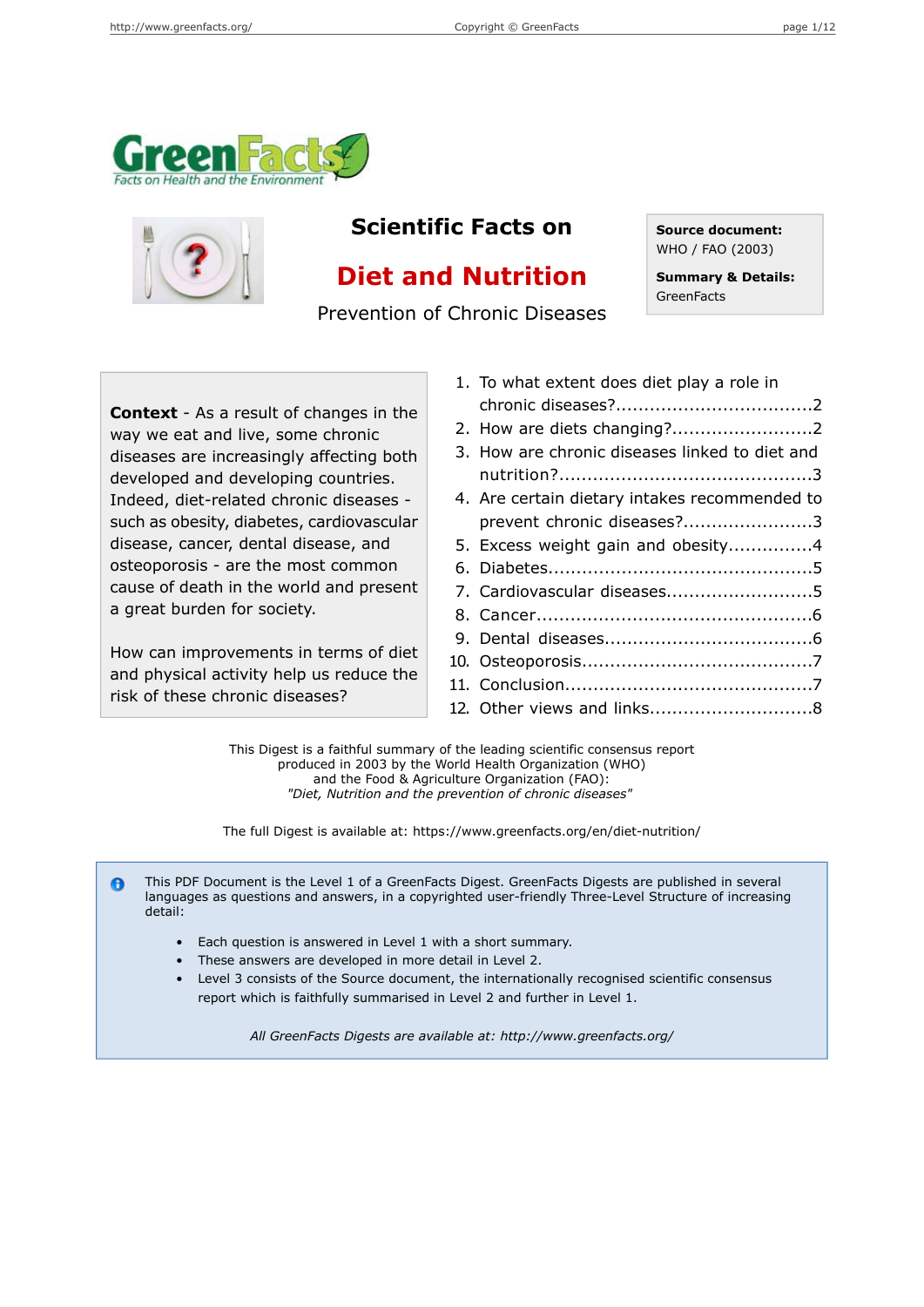## **1. To what extent does diet play a role in chronic diseases?**

*1.1* **Chronic diseases** are long-term diseases that are not contagious and largely preventable. They are the most common cause of death in the world and present a great burden for society, particularly diseases such as obesity, diabetes, cardiovascular disease , cancer, dental disease, and osteoporosis. Making improvements in terms of diet and physical activity can help reduce the risk of these chronic diseases.

*1.2* **Hunger and malnutrition** are the most devastating problems facing the world's poorest nations, often leading to physical or mental disability, or even death. Simultaneously, because of rapid changes in the diets and lifestyles among certain population groups, many of these countries have seen an increase in chronic diseases, such as obesity and heart disease.

Therefore, safe and adequate food supplies are needed in order to combat both nutritional deficiencies and chronic diseases.

### **2. How are diets changing?**

In what is known as the "**nutritional transition**", traditional plant-based diets including foods such as cereals and potatoes are increasingly being replaced by diets that are richer in added sugars and animal fats. This transition, combined with a general trend towards a more sedentary lifestyle, is an underlying factor in the risk of developing chronic diseases.

*2.1* The average **food consumption** (in terms of calories) appears to have increased steadily in countries around the world, particularly in developing countries, though not in sub-Saharan Africa.

*2.2* The average **fat** content of the diet is also increasing throughout the world, and it is especially high in parts of North America and Europe. An increasingly large portion of this fat comes from animal products and vegetable oils.

*2.3* Factors such as rising incomes and population growth have raised the demand for **animal products** like meat, dairy products, and eggs. These products provide high-value protein and many essential nutrients, but excessive consumption can lead to excessive intakes of fat.

*2.4* **Fisheries** are an important source of animal protein, employment and revenue in many countries. The average amount of fish and fishery products consumed per person has nearly doubled since 1957. The future availability of this food source will depend on the sustainable use of marine fish stocks, many of which are already being fully exploited.

*2.5* A diet high in **fruits and vegetable** is recommended for good health, yet, although average consumption has increased, only a small minority of the world's population eats an adequate amount.

*2.6* **In the future**, the average food consumption (in calories) in developing countries is expected to increase. Diets previously based on cereal, roots and tubers will increasingly be replaced by diets that are rich in meat, dairy-products and oil. The consumption of fishery products will be more and more limited by environmental factors.



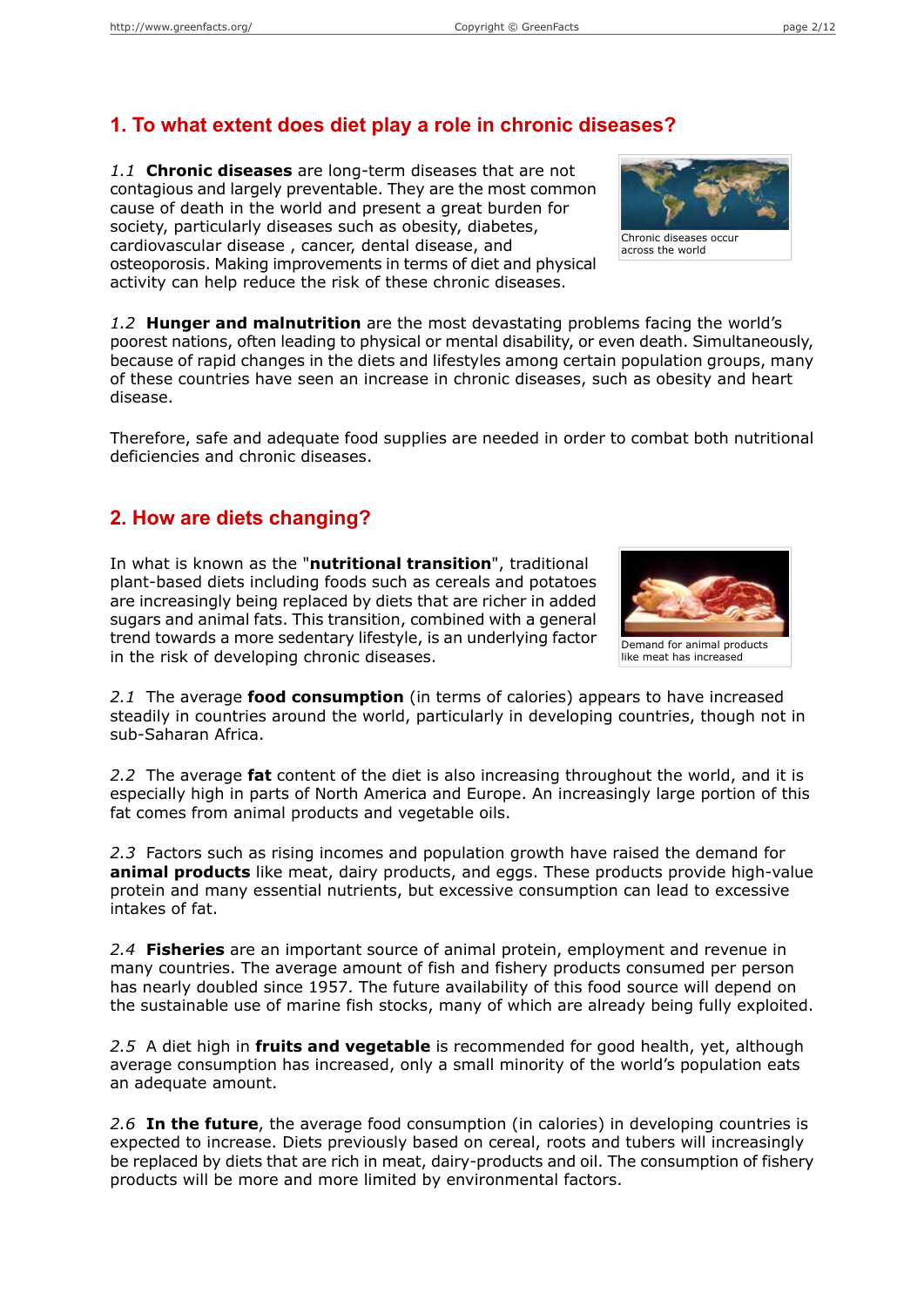*2.7* In **conclusion**, changes in diets are needed to cope with the burgeoning epidemic of chronic diseases. The entire process, from food production to consumption, should be considered when determining the relationship between diet and the risk of developing chronic diseases.

### **3. How are chronic diseases linked to diet and nutrition?**

Diet, as well as other factors such as physical activity and tobacco use, can affect health throughout life.

*3.1*

- Growth delays **in the womb and in early infancy** can increase the risk of diet-related chronic diseases in later life. Breastfeeding may lower the risk of later developing obesity. In contrast, breast-milk substitutes (formula) may increase the risk of developing several chronic diseases.
- **During childhood and adolescence**, adopting habits such as unhealthy diets and low-levels of exercise increases the risk of developing cardiovascular diseases and obesity.



Adopting habits in childhood © Micro Application

- Most chronic diseases are expressed **in adulthood**. Therefore, it is a critical time for reducing risk factors such as tobacco use, excess weight gain and obesity, physical inactivity, cholesterol, high blood pressure and alcohol consumption.
- The main burden of chronic diseases is observed **in people older than 60**.

As the risk of developing chronic disease can be reduced at any age, people of all ages are encouraged to eat healthily, maintain their weight, and exercise.

*3.2* Individual risk factors can combine over time to create a greater overall risk of developing chronic disease. Unhealthy diets, and habits such as excessive television viewing that results in low levels of exercise, increase the risk of disease in early adulthood.

*3.3* Certain individuals are more susceptible to developing chronic disease because of genetic factors.

*3.4* A lifestyle combining physical activity, food variety, and social interaction is the most conducive to good health. Many cases of coronary heart disease, diabetes, and cancers could likely be avoided if steps are taken throughout life to reduce risk factors.

### **4. Are certain dietary intakes recommended to prevent chronic diseases?**

*4.1* No specific dietary intakes are recommended for the prevention of chronic diseases. There is, however, a "safe range" of dietary intakes that is considered to be consistent with the maintenance of health of a population.

*4.2* Scientific evidence can be classified as convincing [see [Annex](#page-8-0) 2, p. 9] , probable [see [Annex](#page-8-0) 2, p. 9] , possible

[see [Annex](#page-8-0) 2, p. 9], or insufficient depending on the number and type of studies carried out and the consistency of the results.

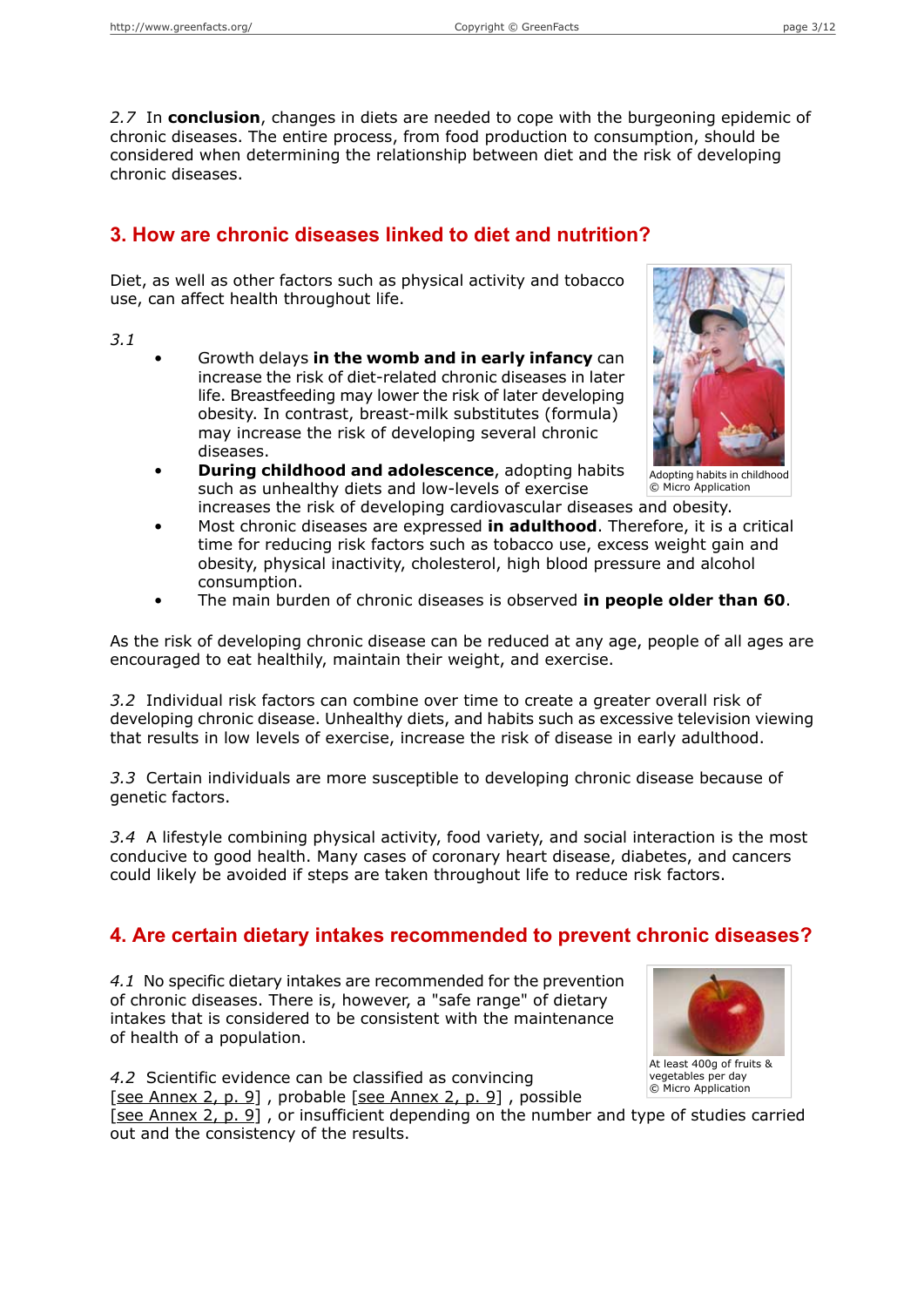*4.3* A balanced diet can help prevent chronic diseases. The Joint WHO/FAO Expert Consultation proposes guidelines for the contribution of different food groups towards a typical balanced diet.

Table 6: Ranges of population nutrient intake goals [see [Annex](#page-10-0) 3, p. 11]

- Total fat intake should represent 15 to 30% of total dietary energy intake.
- Intake of free sugars, such as those found in soft drinks and many processed foods, should amount to less than 10% of total energy intake (Comment [see [Annex](#page-8-1) 1, p. 9] ).
- An intake of at least 400g of fruits and vegetables per day is recommended. Combined with a consumption of wholegrain cereals this intake is likely to provide an adequate amount of fibre.

The WHO also makes recommendations about body weight – in terms of Body Mass Index (BMI) – and physical activity.

*4.4* In order to maintain a good level of cardiovascular health, at least 30 minutes of moderate physical activity (such as brisk walking) every day is recommended for people of all ages.

Engaging in a higher level of physical activity for a longer period of time (60 minutes) can provide even greater health benefits, particularly in terms of preventing of obesity.

When determining an appropriate level of physical activity, potential benefits and risks should be considered on an individual basis.

## **5. Excess weight gain and obesity**

*5.1* Excess weight gain and obesity are increasingly affecting adults, adolescents and children throughout the world.

Weight gain can result from a change in diet or level of physical activity and can lead to obesity and other chronic diseases.



*5.2* Certain types of foods and eating habits such as snacking, binge-eating, and eating out can contribute to excessive weight gain and obesity. A moderate to high level of regular physical activity is important in preventing unhealthy weight gain and moderate to high fitness entails health benefits (independently of body weight). A healthy weight may reduce the risk of disease and premature death.

*5.3* Many factors have been shown to protect against obesity:

- Regular physical exercise
- High dietary fibre intake
- Home and school environments that promote healthy food and activity choices
- Having beenbreastfed

Some factors that may increase the risk have also been identified:

- Sedentary lifestyles, particularly sedentary occupations and inactive recreational activities such as watching television
- Large portion sizes
- High intake of drinks containing added sugars

*5.4* Obesity may be prevented by encouraging healthy habits early in life. Individuals can reduce the overall risk of obesity by maintaining a healthy Body Mass Index (BMI) and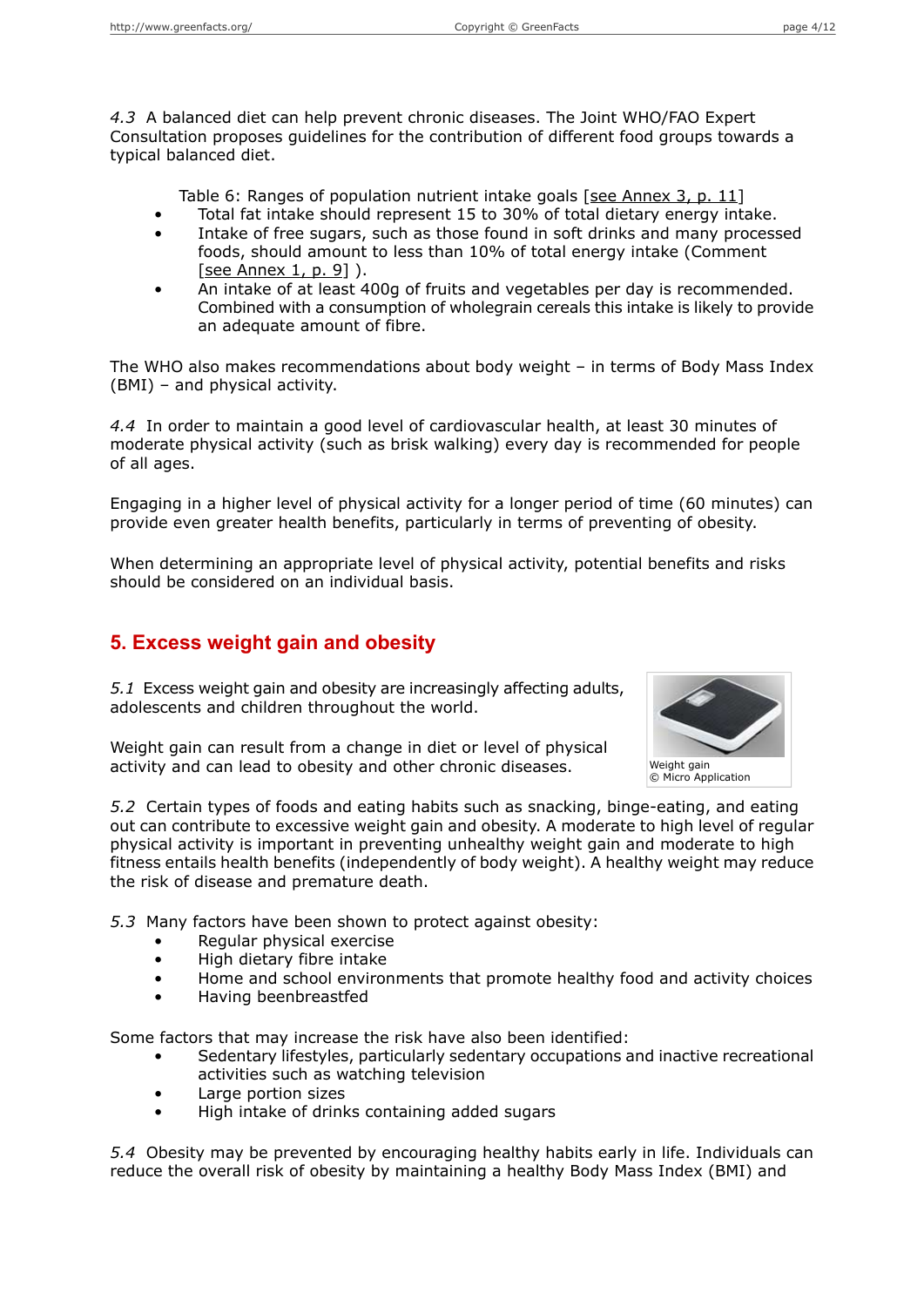controlling waist measurements. Engaging in a moderate to high level of regular physical activity (for instance walking for one hour per day), and limiting consumption of foods and drinks that contain high amounts of fats and sugars can also decrease the risk of becoming overweight or obese.

### **6. Diabetes**

*6.1* Diabetes is a disease that is linked to the hormone insulin which regulates levels of sugar in the blood.

- Type 1 diabetes occurs when the body fails to produce insulin.
- Type 2 diabetes, which is much more common, occurs when the body fails to respond to insulin in a normal way.



Insulin regulates blood sugar levels © Micro Application

Diabetes can lead to serious complications including blindness, kidney failure, heart disease, and strokes. In the case of type 2 diabetes, lifestyle changes are important in preventing and managing the disease.

The number of cases of diabetes is currently estimated to be around 150 million worldwide, but that number is expected to double by 2025.

*6.2* Inactive lifestyles and excessive weight gain increase the risk of type 2 diabetes, especially when excess fat is stored in the abdomen.

*6.3* Excess fat in the abdomen can contribute to the development of insulin resistance, a condition that underlies most cases of type 2 diabetes. Children of mothers who are affected by diabetes during pregnancy are also at high risk of developing obesity and type 2 diabetes early in life. Consumption of saturated fats may increase the risk of developing type 2 diabetes.

*6.4* Efforts to prevent excessive weight gain and cardiovascular disease can also reduce the risk of developing diabetes. Measures include maintaining a healthy weight, engaging in at least one hour of moderate physical activity (for instance walking) in the course of the day most days of the week, consuming sufficient fibre from fruits, vegetables and wholegrain cereals, and limiting consumption of saturated fats.

### **7. Cardiovascular diseases**

*7.1* Ongoing lifestyle changes are contributing to the increase in the global burden of cardiovascular diseases. Currently, one third of all the deaths in the world are estimated to be due to diseases which affect the heart and blood vessels.



*7.2* Risk factors such as poor nutrition, insufficient physical activity, and tobacco use tend to accumulate over time, increasing the overall risk of developing cardiovascular disease.

*7.3* Certain dietary **fats**, especially those that are commonly found in dairy products, meat and hardened oils (such as certain margarines) have been shown to increase the risk of cardiovascular disease. Other dietary fats, such as those found in soybean and sunflower oils, can lower the risk of cardiovascular disease. Fish oil (which is found in fatty fish) is also beneficial.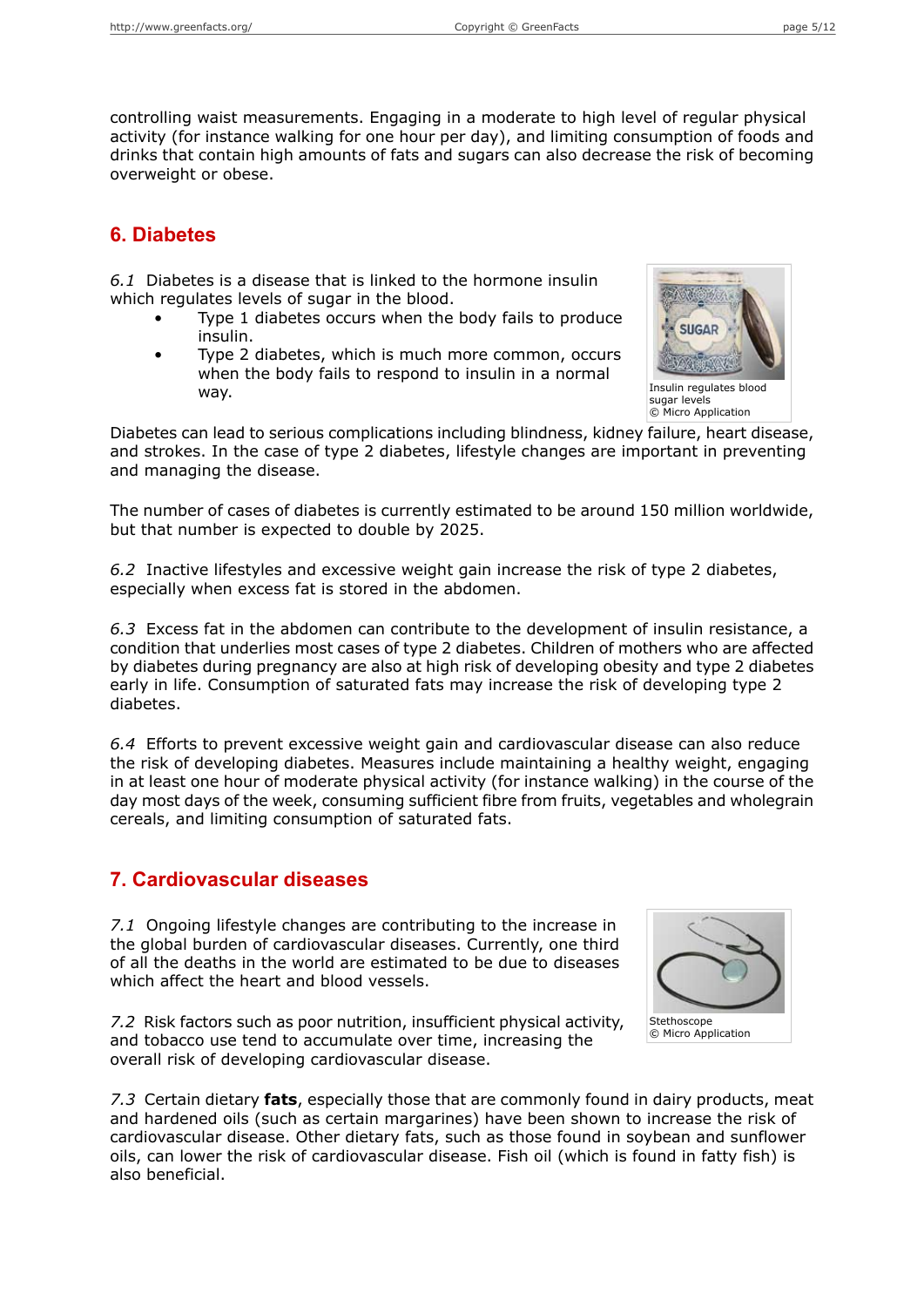A high intake of **salt** can increase blood pressure and the risk of stroke and coronary heart disease, whereas eating a diet high in fiber and wholegrain cereals can reduce the risk of coronary heart disease.

*7.4* A high intake of fruits, vegetables, and fish can contribute to good cardiovascular health and reduce the risk of developing certain cardiovascular diseases. Alcohol consumption should be limited in view of cardiovascular and other health risks.

*7.5* To prevent cardiovascular disease, intake of fat from dairy products, meat and certain cooking fats should be limited. Eating 400 to 500g of fruits and vegetables everyday and fish once or twice per week is recommended. Restricting salt intake to less than 5 g per day and exercising for at least 30 minutes a day are also beneficial to cardiovascular health.

#### **8. Cancer**

*8.1* As the population is aging, cancer is becoming a growing problem and a major cause of death. Apart from tobacco smoke, which is the most common proven cause of developing cancer, other identified and unidentified factors also play a role.

*8.2* Dietary factors are estimated to account for nearly a third of cancers in industrialized countries, making diet second only to tobacco as a theoretically preventable cause of cancer. The risk of developing cancer can increase due to factors such as obesity, high consumption of alcohol or preserved meat, and lack of physical activity.

*8.3* Stomach cancer and liver cancer occur more frequently in certain developing regions. Excessive alcohol consumption is the main dietary risk factor for liver cancer and high intake of salty, preserved foods can increase the risk of stomach cancer. However, certain infections are also known to play a role.

*8.4* Aspects linked with the Western diet and obesity may be contributing to an increased risk of developing cancer, such as colorectal cancer, cancer of the pancreas, breast cancer, and prostate cancer. These types of cancers are more common in developed countries.

*8.5* The risk of developing certain types of cancer may be reduced for instance by maintaining a healthy Body Mass Index (BMI), engaging in one hour of physical activity per day (for instance fast walking), limiting consumption of alcohol and salt, consuming sufficient fruits and vegetables and not eating foods when they are at a very high temperature.

#### **9. Dental diseases**

*9.1* Dental diseases, such as tooth decay and gum disease, are a costly burden to health care services. Although caries have become less frequent over the past 30 years, as people are living longer the number of people developing dental diseases is likely to increase. This is a particular concern in countries where sugar consumption is increasing and where fluoride exposure may be inadequate.



*9.2* Diet is an important factor in the risk of developing dental diseases. The development of caries requires the presence of both sugars (from the diet) and bacteria. The tooth surface can also be attacked by acids from some foods and drinks.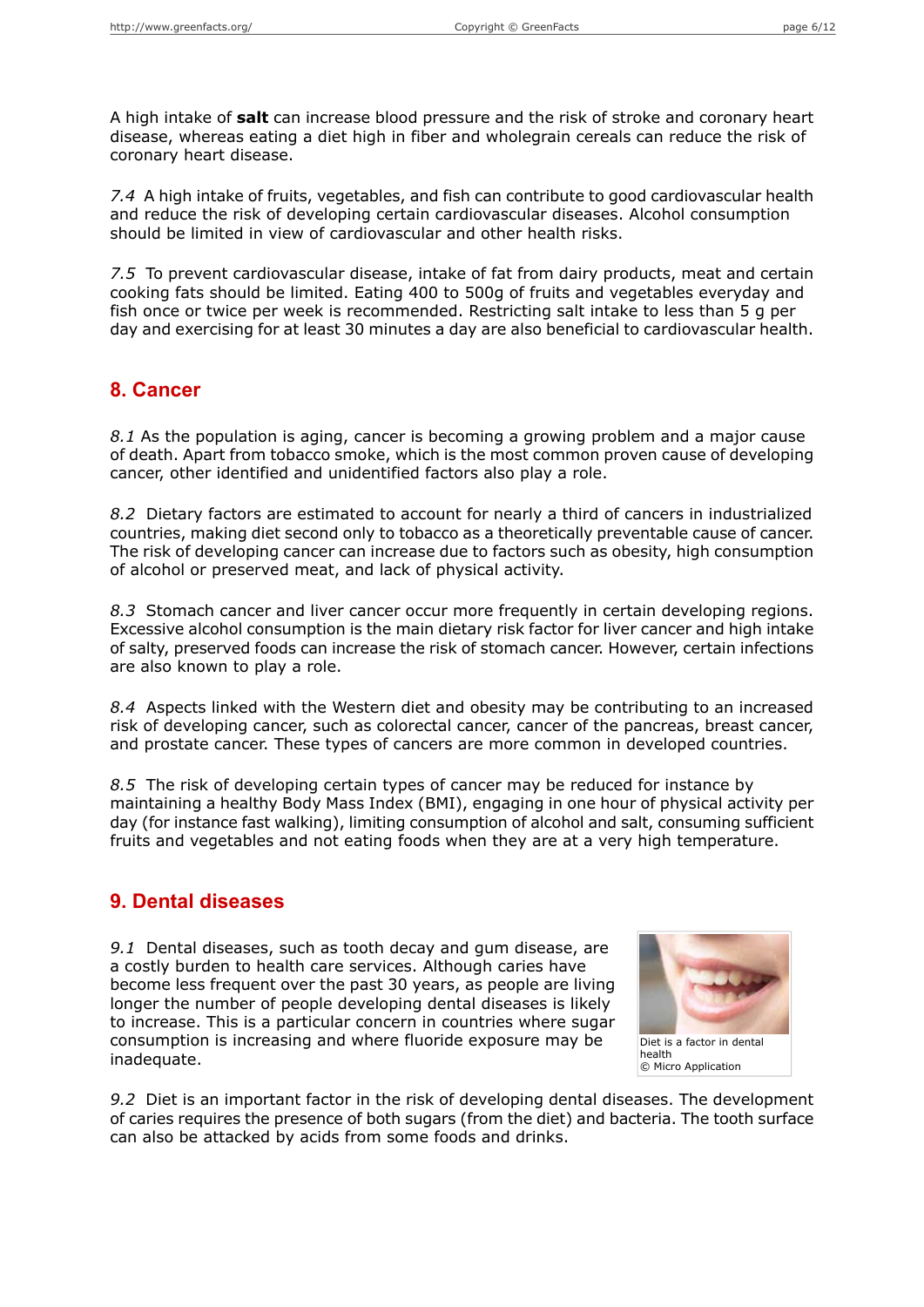*9.3* Sugar consumption is the most significant factor for dental caries. Studies found a strong link between the amount and frequency of sugar consumption and the development of caries.

*9.4* Adequate exposure to fluoride is the most effective preventive measure against dental caries, but sugar consumption needs to be limited as well in order to further reduce the risk. Eating certain foods, such as cheese, may stimulate salivary flow which can protect against the development of dental caries. Breastfed babies tend to have less dental caries in early childhood than babies fed on formula milk.

*9.5* The main diet-related recommendations for reducing the risk of dental diseases are: limiting the amount and frequency of consumption of free sugars, assuring adequate exposure to fluoride, and avoiding certain nutrient deficiencies.

## **10. Osteoporosis**

*10.1* Osteoporosis is a disease affecting millions of people around the world that leads to bone fragility and a consequent increase in risk of bone fracture. The risk of osteoporosis increases with age and can lead to illness, disability, and even premature death.



increases with age © Micro Application

The risk of fractures of the hip and vertebrae increases exponentially with age. In countries where fractures are frequent, women are affected more often than men. Overall, approximately 1.66 million hip fractures occur each year, and that number is expected to rise in the future.

*10.2* **Calcium** and **vitamin D** deficiencies increase the risk of osteoporosis in older people. Other dietary factors and physical activity may reduce the risk, whereas low body weight and high alcohol consumption increase the risk.

*10.3* The risk of osteoporosis in older people may be reduced through a diet providing more calcium and vitamin D. However, such preventive measures should focus on population groups that are at a high risk of suffering from osteoporotic fractures. Other prudent measures include increasing sunlight exposure (a source of Vitamin D), increasing physical activity, eating more fruit and vegetables, and consuming less alcohol and salt.

## **11. Conclusion**

Chronic diseases are widespread diseases that present a great burden for society as they are the most common cause of death in the world. They include:

- obesity (see 5.)
- diabetes (see 6.)
- cardiovascular disease (see 7.)
- cancer (see 8.)
- dental diseases (see 9.)
- osteoporosis (see 10.)

Chronic diseases are largely preventable through a healthy lifestyle involving a balanced diet and regular physical activity.

The Joint WHO/FAO Expert Consultation provides guidelines for an average balanced diet (at the population level):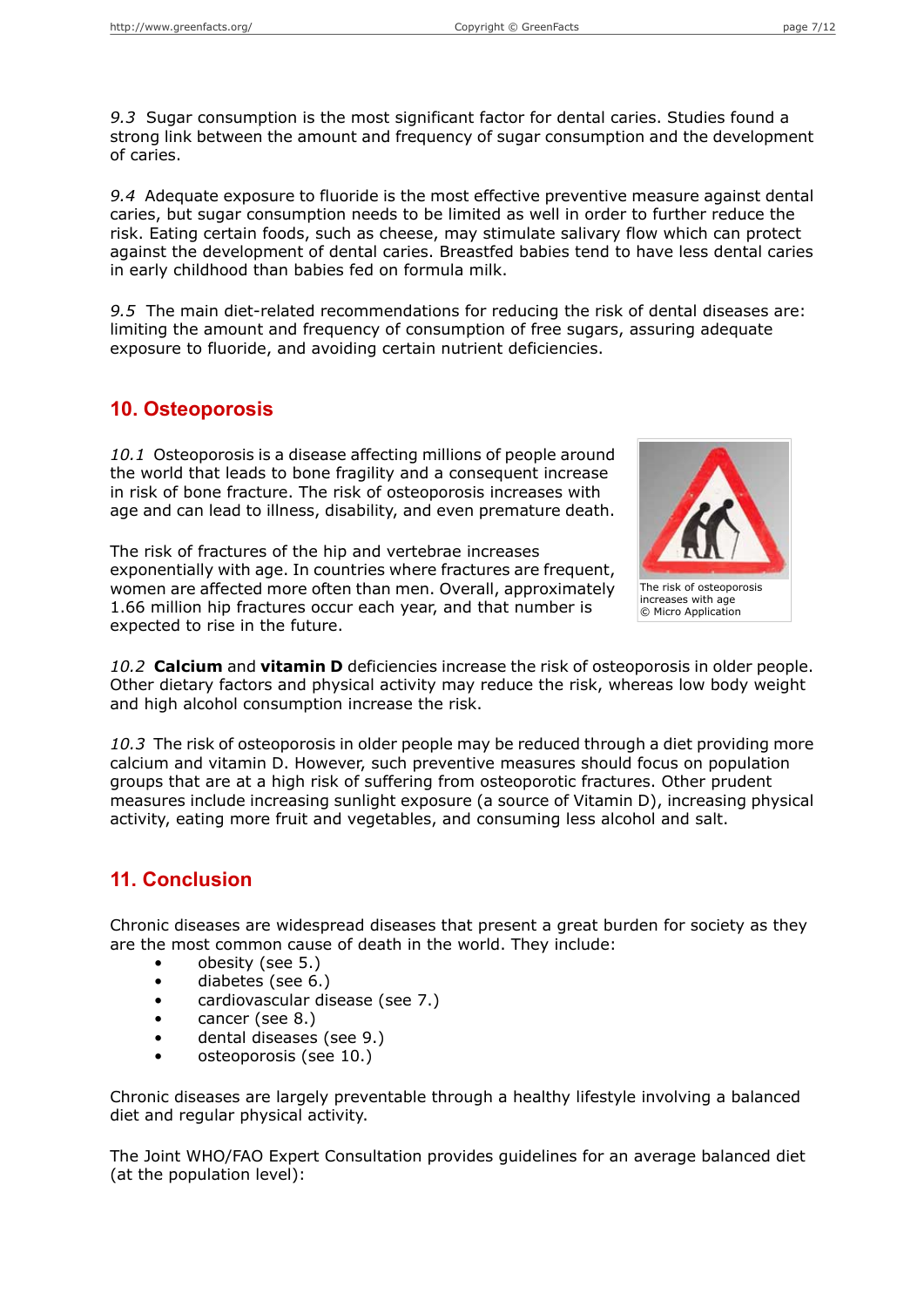- total fat intake should represent 15 to 30% of total dietary energy intake.
- free sugars, such as those found in soft drinks and many processed foods, should account for less than 10% of total energy intake (Comment [see [Annex](#page-8-1) 1, p. 9] ).
- at least 400g of fruits and vegetables per day should be part of the diet. (see 4.)

In general, a lifestyle combining physical activity with food variety and social interaction is the best way to reduce the risk of developing chronic diseases.

#### **12. Other views and links**

This study is based on a report of a Joint WHO/FAO Expert consultation entitled "Diet, Nutrition and the prevention of chronic diseases", a leading scientific report produced in 2003 by a large international panel of scientists.

It is considered by most scientists as a consensus document and other recent scientific assessments reach similar conclusions, though some people and organizations put forward different views.

GreenFacts other views & factual links page on Diet and Nutrition [see https://www.greenfacts.org/en/diet-nutrition/links/index.htm]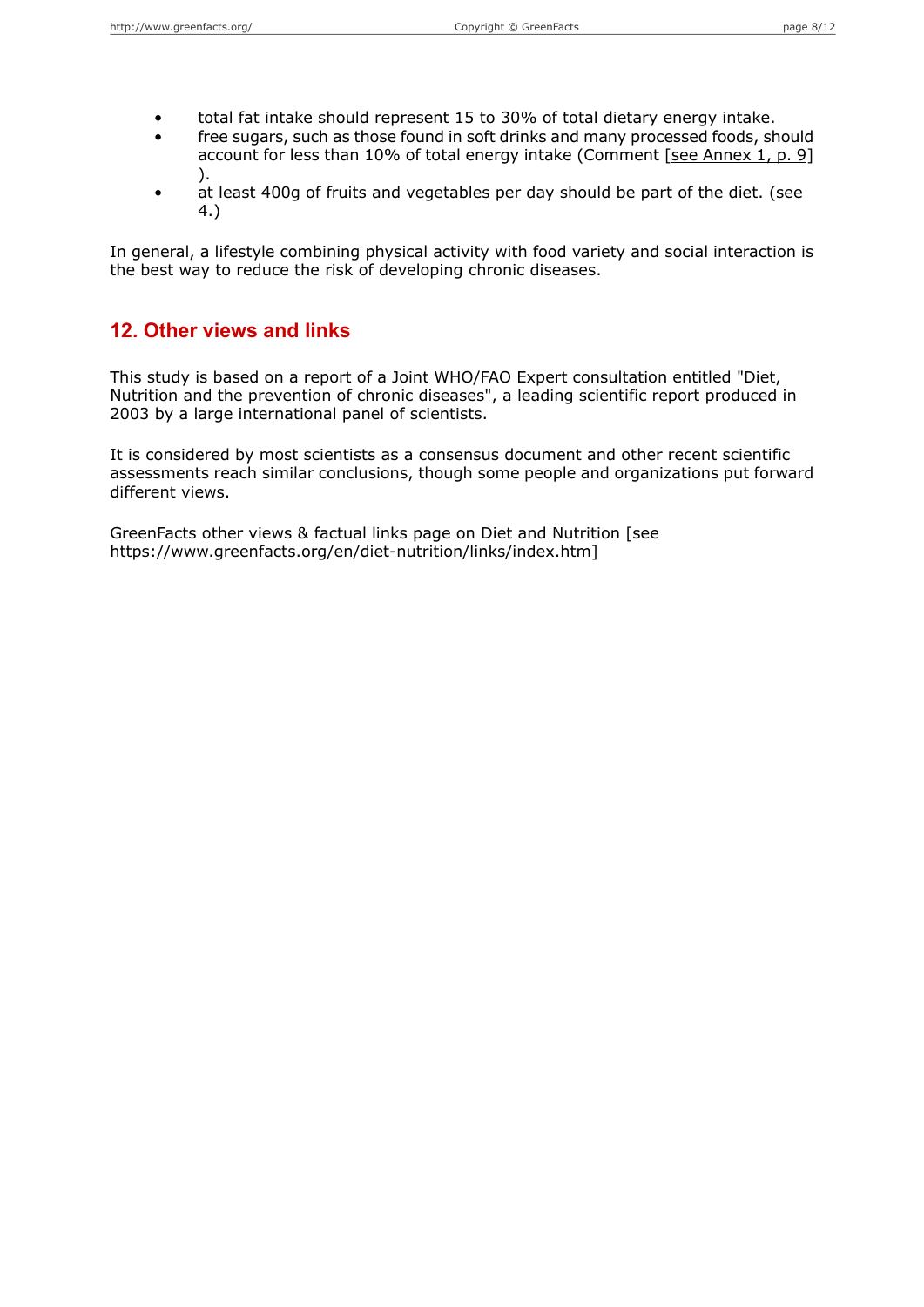# **Annex**

# <span id="page-8-1"></span>**Annex 1:**

## **Comment**

"The [Joint WHO/FAO Expert] Consultation recognized that a population goal for free sugars of less than 10% of total energy is controversial [with respect of the prevention of obesity]. However, the Consultation considered that the studies showing no effect of free sugars on excess weight have limitations."

*Source & © WHODiet, Nutrition and the prevention of chronic diseases (2003) [see http://www.who.int/nutrition/topics/ 5\_population\_nutrient/en/index1.html]* Chapter 5 Population nutrient intake goals for preventing diet-related chronic diseases, 5.1.3 A summary of population nutrient *intake goals, Free sugars*

See also:

<span id="page-8-0"></span>Comments on the draft report of the joint WHO/FAO expert consultation on diet, nutrition and the prevention of chronic diseases www.who.int/dietphysicalactivity/publications/ [see http://www.who.int/dietphysicalactivity/publications/trs916/cmo/en/]

## **Annex 2:**

### **Degrees of evidence by the Joint WHO/FAO Expert Consultation**

In the Joint WHO/FAO Expert Consultation, scientific evidence has been categorized into four different levels of strength depending on the number and type of studies carried out and the consistency of the results:

- *Convincing evidence.*
- *Probable evidence.*
- *Possible evidence.*
- *Insufficient evidence.*

#### *"Convincing evidence*

**Evidence based on epidemiological studies** showing consistent associations between exposure and disease, with little or no evidence to the contrary. The available evidence is based on a substantial number of studies including prospective observational studies and where relevant, randomized controlled trials of sufficient size, duration and quality showing consistent effects. The association should be biologically plausible.

#### *Probable evidence.*

**Evidence based on epidemiological studies showing fairly consistent associations between exposure and disease**, but where there are perceived shortcomings in the available evidence or some evidence to the contrary, which precludes a more definite judgement. Shortcomings in the evidence may be any of the following: insufficient duration of trials (or studies); insufficient trials (or studies) available; inadequate sample sizes; incomplete follow-up. Laboratory evidence is usually supportive. Again, the association should be biologically plausible.

*Possible evidence.*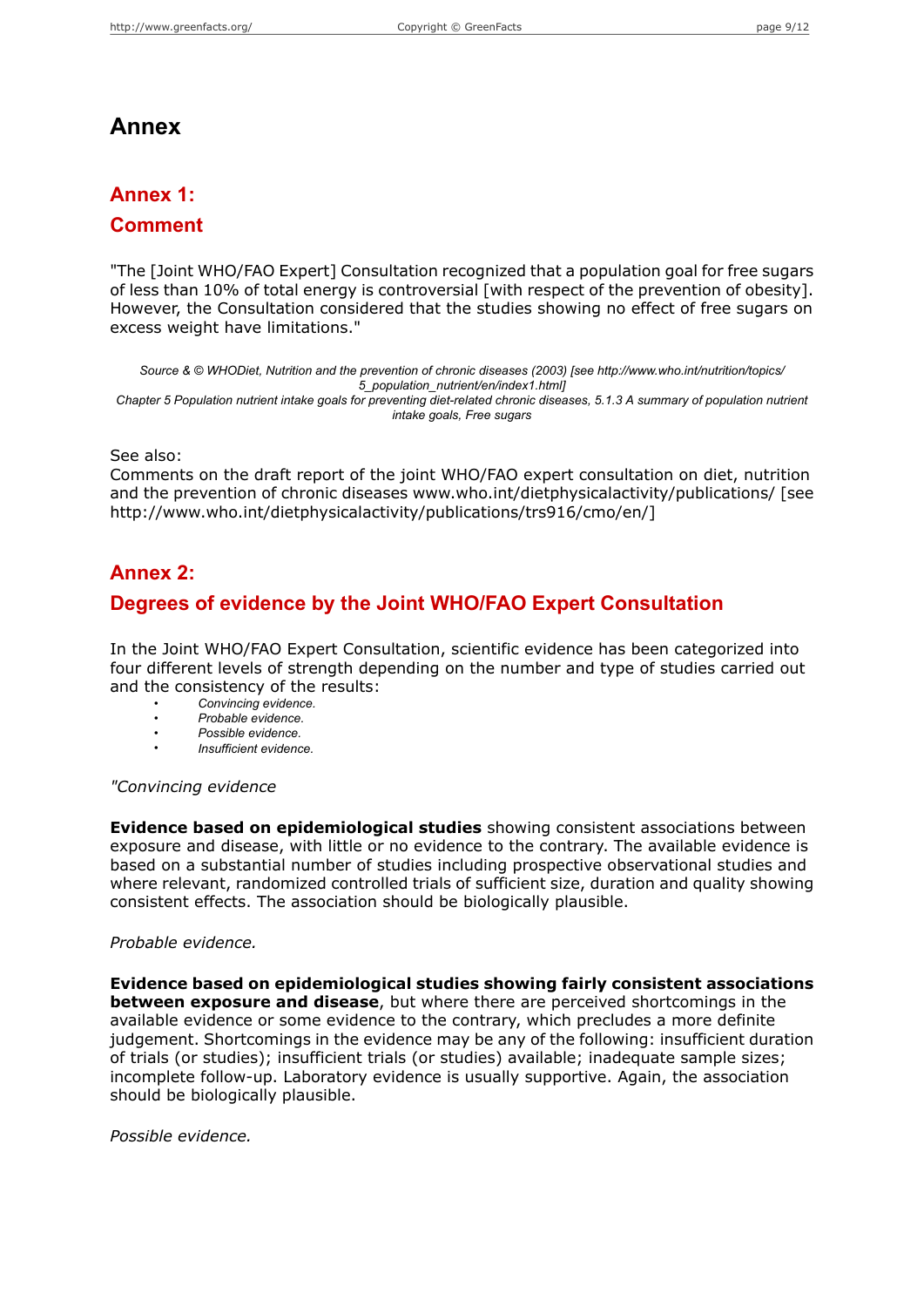**Evidence based mainly on findings from case-control and cross-sectional studies**. Insufficient randomized controlled trials, observational studies or non-randomized controlled trials are available. Evidence based on non-epidemiological studies, such as clinical and laboratory investigations, is supportive. More trials are required to support the tentative associations, which should also be biologically plausible.

#### *Insufficient evidence.*

**Evidence based on findings of a few studies which are suggestive, but are insufficient to establish an association between exposure and disease. Limited or no evidence is available from randomized controlled trials. More well designed research is required to support the tentative associations.**

The strength of evidence linking dietary and lifestyle factors to the risk of developing obesity, type 2 diabetes, CVD [cardiovascular diseases], cancer, dental diseases, osteoporosis, graded according to the above categories, is summarized in tabular form, and attached to this report as an Annex [seewww.who.int/nutrition/topics/annex/en/index.html [see http:/ /www.who.int/nutrition/topics/annex/en/index.html]]."

Source & © WHODiet. Nutrition and the prevention of chronic diseases (2003). Chapter 5 Population nutrient intake goals for *preventing diet-related chronic diseases, 5.1 Overall goals, 5.1.2 Strength of evidence [see http://www.who.int/nutrition/topics/ 5\_population\_nutrient/en/index.html#diet5.1.2]*

Chapter 5 Population nutrient intake goals for preventing diet-related chronic diseases, 5.1.3 A summary of population nutrient *intake goals, Free sugars*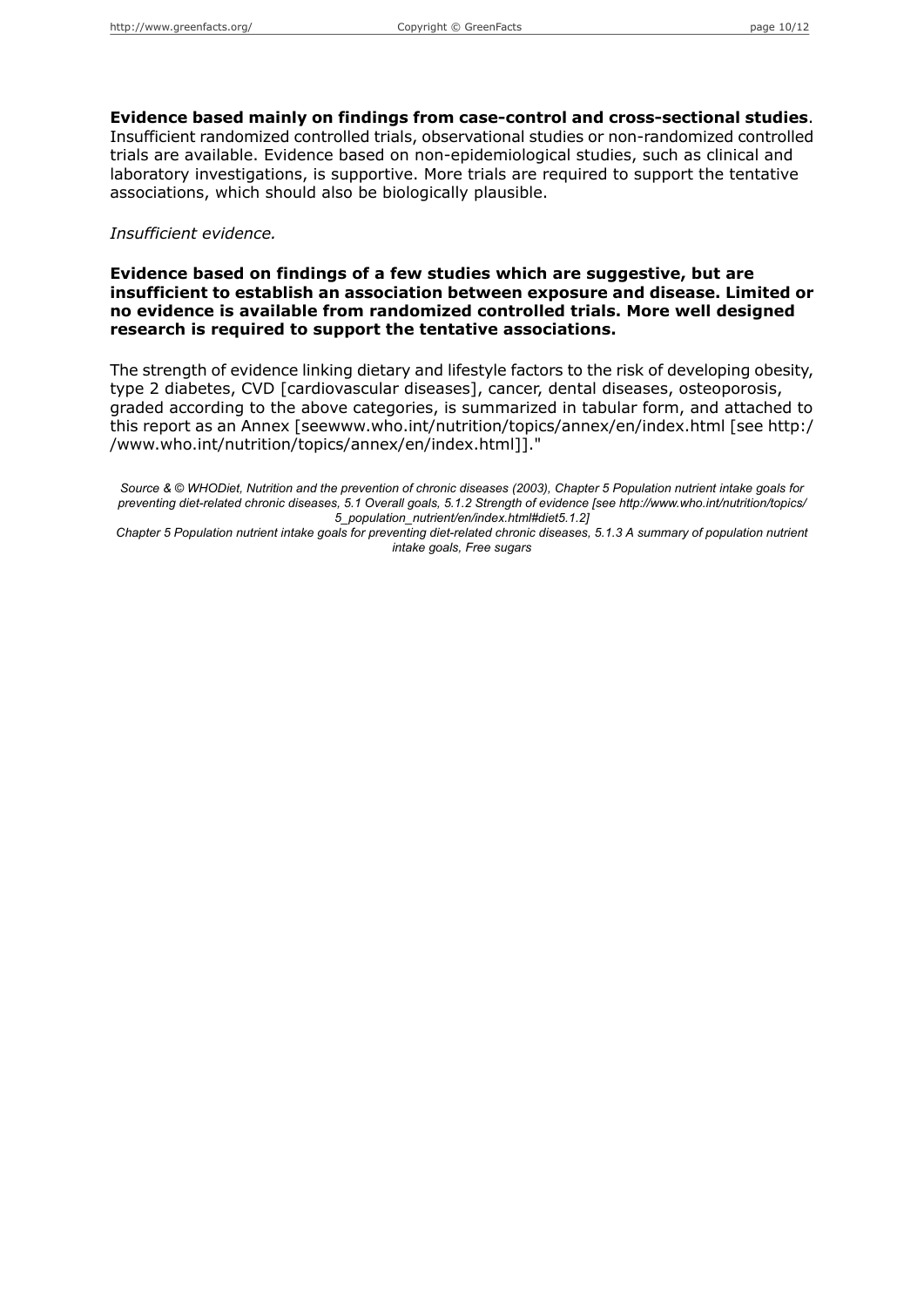# <span id="page-10-0"></span>**Annex 3:**

# **Table 6. Ranges of population nutrient intake goals**

| <b>Dietary factor</b>                                                                                                                                                                                                                                                                            | Goal<br>(in % of total energy)           |                            |  |
|--------------------------------------------------------------------------------------------------------------------------------------------------------------------------------------------------------------------------------------------------------------------------------------------------|------------------------------------------|----------------------------|--|
| <b>Total fat</b>                                                                                                                                                                                                                                                                                 | 15-30%                                   |                            |  |
|                                                                                                                                                                                                                                                                                                  | Saturated fatty acids                    | < 10%                      |  |
|                                                                                                                                                                                                                                                                                                  | Polyunsaturated fatty acids (PUFAs)      | $6 - 10%$                  |  |
|                                                                                                                                                                                                                                                                                                  | n-6 Polyunsaturated fatty acids (PUFAs)  | $5 - 8%$                   |  |
|                                                                                                                                                                                                                                                                                                  | >n-3 Polyunsaturated fatty acids (PUFAs) | $1 - 2%$                   |  |
|                                                                                                                                                                                                                                                                                                  | >Trans fatty acids                       | $< 1\%$                    |  |
|                                                                                                                                                                                                                                                                                                  | >Monounsaturated fatty acids (MUFAs)     | By difference <sup>a</sup> |  |
| <b>Total carbohydrate</b>                                                                                                                                                                                                                                                                        | 55-75% <sup>b</sup>                      |                            |  |
|                                                                                                                                                                                                                                                                                                  | Free sugars <sup>c</sup>                 | < 10%                      |  |
| Protein                                                                                                                                                                                                                                                                                          | $10 - 15%$ <sup>d</sup>                  |                            |  |
| <b>Dietary factor</b>                                                                                                                                                                                                                                                                            | Goal<br>(in mg or g)                     |                            |  |
| Cholesterol                                                                                                                                                                                                                                                                                      | <300mg per day                           |                            |  |
| Sodium chloride (sodium) <sup>e</sup>                                                                                                                                                                                                                                                            | <5g per day (<2 g per day)               |                            |  |
| Fruits and vegetables                                                                                                                                                                                                                                                                            | $\geq$ 400g per day                      |                            |  |
| Total dietary fibre                                                                                                                                                                                                                                                                              | From foods <sup>t</sup>                  |                            |  |
| Non-starch polysaccharides (NSP)                                                                                                                                                                                                                                                                 | From foods <sup>f</sup>                  |                            |  |
| $a$ This is calculated as: total fat - (saturated fatty acids + polyunsaturated fatty acids + trans fatty acids).<br><sup>b</sup> The percentage of total energy available after taking into account that consumed as protein and fat, hence the wide range. <sup>c</sup> The term "free sugars" |                                          |                            |  |

<sup>b</sup> The percentage of total energy available after taking into account that consumed as protein and fat, hence the wide range. <sup>c</sup> The term "free sugars"<br>refers to all monosaccharides and disaccharides added to foods by th

and fruit juices.<br><sup>d</sup> The suggested range should be seen in the light of the Joint WHO/FAO/UNU Expert Consultation on Protein and Amino Acid Requirements in Human<br>Nutrition, held in Geneva from 9 to 16 April 2002(2).

<sup>e</sup> Salt should be iodized appropriately (6). The need to adjust salt iodization, depending on observed sodium intake and surveillance of iodine status<br>of the population, should be recognized.

f See page 58, under "Non-starch polysaccharides".

*Source: WHO/FAO "Diet, Nutrition and the prevention of chronic diseases"*

*Section 5.1.3 A summary of population nutrient intake goals [see http://www.who.int/nutrition/topics/5\_population\_nutrient/en/index. html#diet5.1.3]*